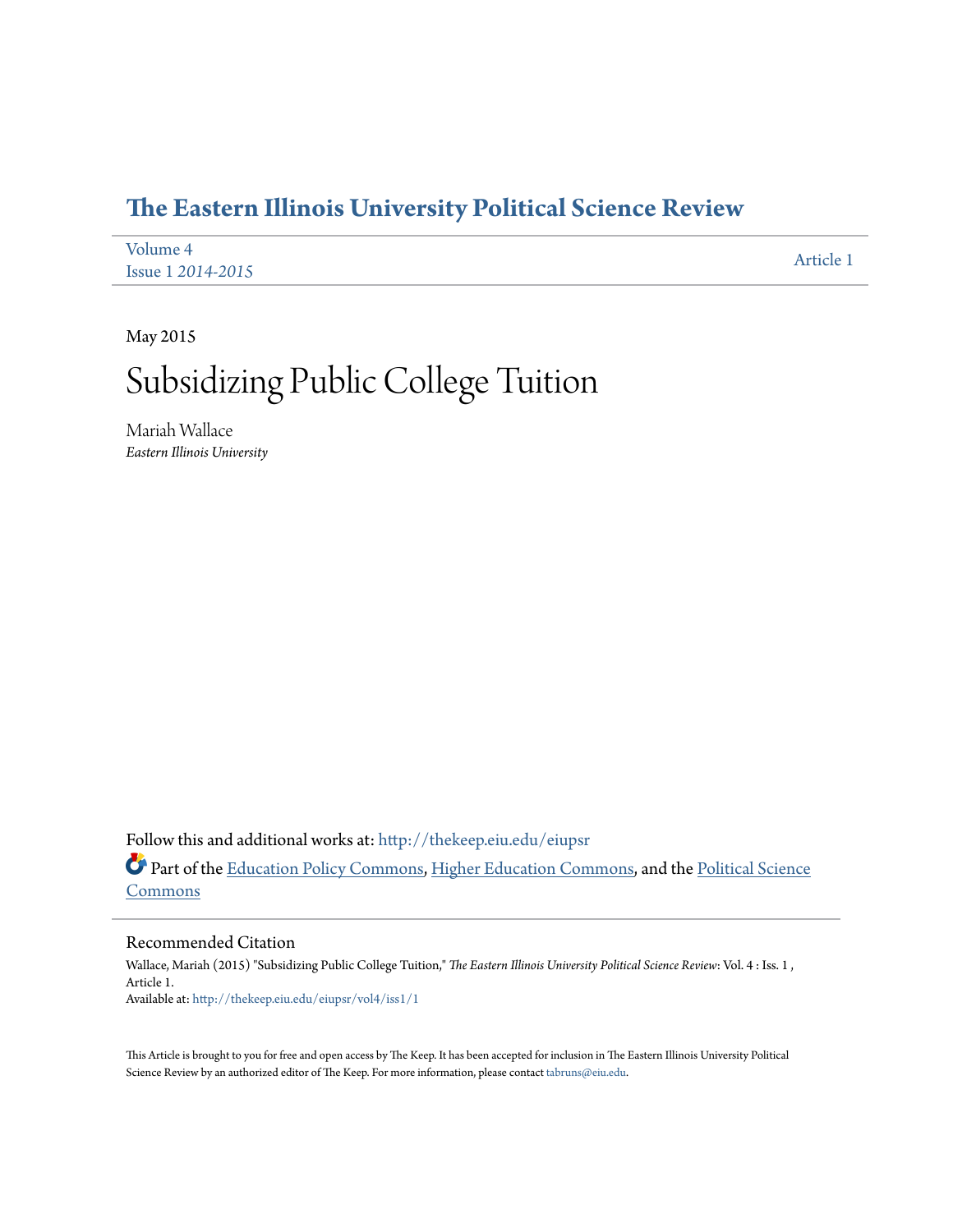1

### **Subsidizing Public College Tuition**

#### **Mariah Wallace**

### **Government Subsidized Tuition: An Introduction**

In 2013, roughly 2,268,277 students were attending a public university (National Center for Education Statistics 2012, Enrollment in Postsecondary Institutions). Each student approximately paid between \$12,300 and \$30,300 per capita (National Center for Education Statistics 2012, Postsecondary Institutions and Cost). However, it is quite uncommon for the average student to be able to pay these fees out of pocket. To afford the cost of an education, many of these students must receive financial aid from the government. This aid is provided through a variety of forms, such as grants, tax breaks, work-study funds, and student loans. By using what the government currently spends on these forms of financial aid, it would be possible to completely subsidize public college tuition, or at least drastically reduce the costs of public college tuition. Considering the United States is now about 16 trillion dollars in debt and 70% of students graduate in debt, any money that can be saved through the education system should be (State by State Data). Not only would subsidized public higher education be easier and more efficient, it would also create many positive results for the rest of our society.

#### **Literature Review and Methods**

Currently, there is a lack of academic literature on this topic. Very few research studies focus specifically on subsidizing public college tuition in the United States. Due to the fact that subsidizing public college tuition would require an extreme overhaul of the current education system, many research studies focus on improvements that can be made to the current system or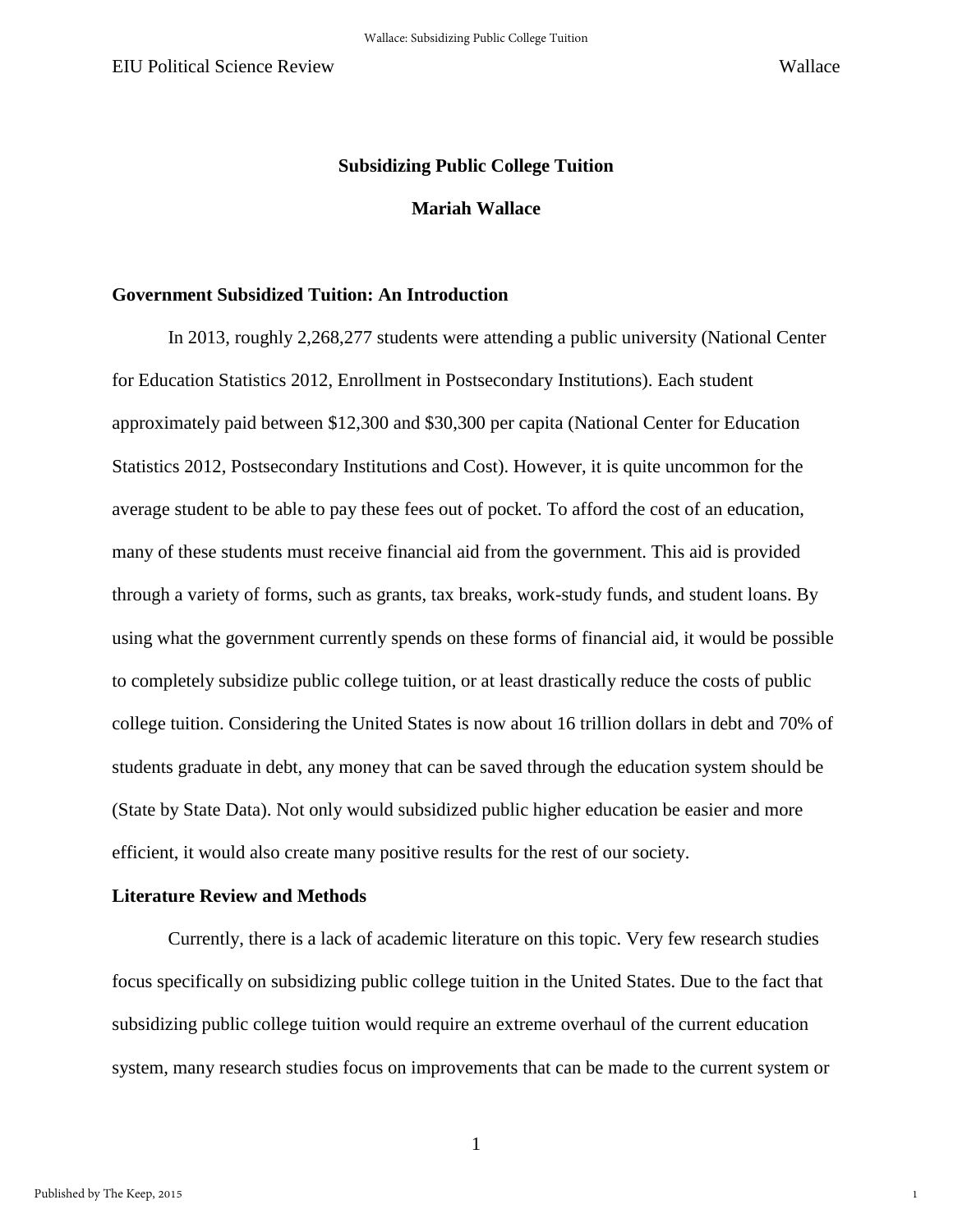trends caused by that system. Although completely changing the way public postsecondary education is structured would be a large challenge, the positive results would be more than worth the effort.

Scholars such as McPherson and Schapiro (2003) and Appadurai (2013) examined the current education system, why tuition levels are currently where they are, and various trends this process has had on the economy. They discovered tuition levels have risen and fallen with the economy, but never returned to the same levels. Jacobs and Van der Ploeg (2006) examined the need for reform regarding universities and funding for postsecondary education in Germany. The authors took an in depth look at structural reforms and suggested more effective means of public subsidies, funding, competition, and equity. This article examined public school financing from different perspectives and systems. Jacob and Weiss (2010) and Ertl (2005) also provided insight as to how subsidizing public college tuition is currently carried out in other countries.

A large amount of data for this research was also gathered from current governmental documents and reports, specifically documents created by the National Center for Education Statistics because of its relevance to the topic. I will use all of this information to compare and hypothesize ways the United States could subsidize public college tuition and the effects this would have on the nation.

#### **Findings**

#### *Causes of the Current Tuition Issues*

Education is a fundamental aspect of a society. It has been shown to influence everything from health to gender equality (Appadurai 2012, p. 14-15). High levels of tuition not only prevent citizens from obtaining an education, they also have a negative effect on all other areas of society. What is it though, that causes these harmful, high levels of tuition? In the United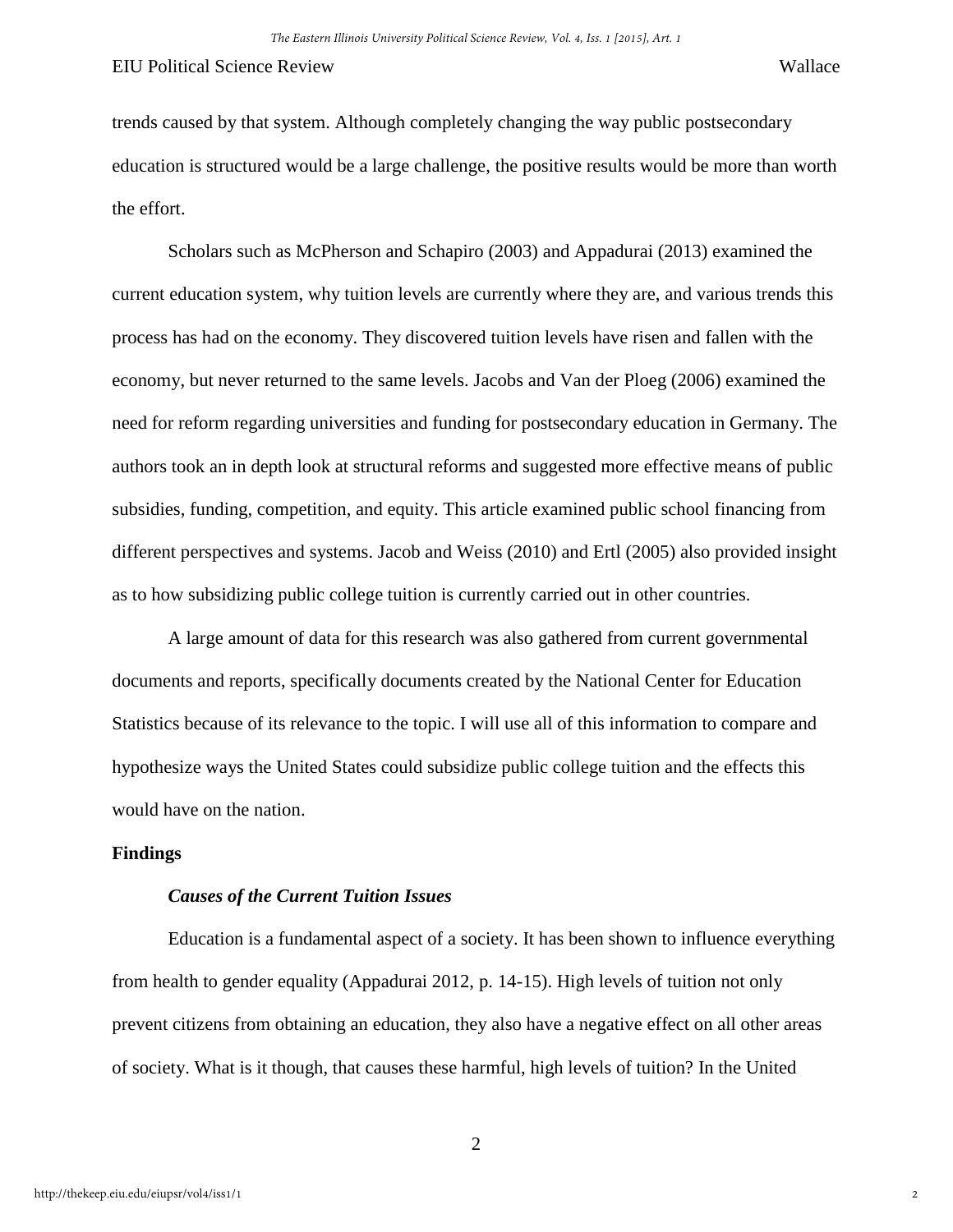States, the level of tuition a student pays directly correlates to the state of the national economy (McPherson and Schapiro 2003, p. 1157). Sometimes referred to as being similar to a 'roller coaster,' as periods of economic recession hit, tuition costs increase; as the economy booms, tuition prices decrease. However, this is not a positive trend: "This means that recessions worsen families' ability to pay for college at just the time state funding cuts spur tuition increases" (McPherson and Schapiro 2003, p. 1157). In several figures this system of economic 'roller coasters' are demonstrated. As periods of recession hit, tuition costs increase. During periods of economic boom, tuition costs decrease. However, tuition costs have never returned to their prerecession states and have only continued to rise over time (Landy 2013, Graph; Pethokoukis 2012, Graph). Due to lower government contributions during periods of recession, universities must look for other ways to make up this loss of income. The easiest alternative is to increase tuition costs, pushing the financial burden onto the citizenry. This loss of income does not only economically disadvantage the students, though. Reduced income to universities also results in programs and faculty being cut, which diminishes the overall education the student will receive even though their cost of tuition is higher. Cutting these jobs will also lead to economic problems for faculty members and aspiring teachers.

#### *Current Fiscal Government Assistance*

For many students currently attending public colleges in the United States, tuition is paid through governmental assistance in the form of grants, tax breaks, work-study funds, and student loans. Grants and tax breaks are money that students are given, which they are not required to pay back or exchange labor for. These forms of assistance are most commonly awarded by a student's economic class and their personal ability to pay for college. Work-study funds are given to students to pay for their tuition in return for their labor, usually through on-campus jobs.

3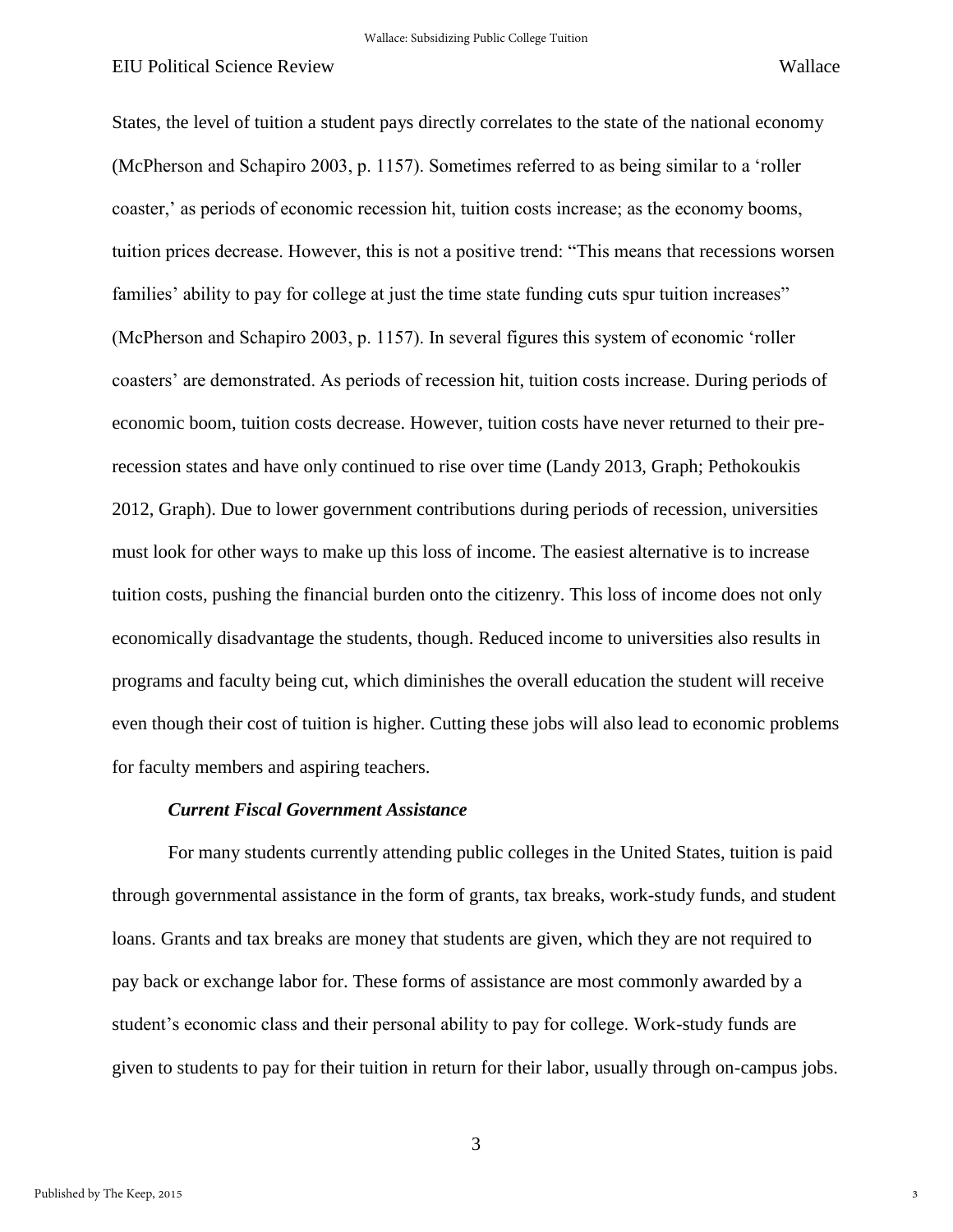Student loans are loans given to students to pay for the remainder of their tuition. These loans commonly have low interest rates, do not begin collecting interest until after the student graduates, and the student has much more leniency on the time frame in which the loans must be paid off.

In 2012, public colleges and universities collected about \$62.6 billion dollars in tuition overall (National Center for Education Statistics 2012, Enrollment in Postsecondary Institutions). However, in 2013 alone, the government spent a total of about \$69 billion dollars on grants and tax breaks alone. Work-study funds and student loans resulted in another \$108 billion dollars of governmental financial aid (2014, Federal Higher Education Programs–Overview). It is easy to see the mathematical problem here; currently, the government is spending more on financial aid than it would require to completely subsidize public college tuition.

#### *Issues with Current Fiscal Government Assistance*

Due to many problems within the current education system, billions of dollars of financial aid are not being utilized in an efficient manner. For example, much of the financial aid provided does not actually go to those students who need it most. Although the majority of governmental grants go towards students from lower income families, tax breaks for tuition and education fees go mainly towards students of higher income families. Students from higher income families also get more tuition and fees deductions, student loan interest deductions, and more of the benefits from the American Opportunity Tax Credit (Covert 2013). This is a serious flaw in the education system. Higher income families can more easily afford to pay the costs of tuition, yet they are receiving more of the financial aid than lower income families. This system can also result in a variety of social issues from class conflict to a wide gap in income distribution.

4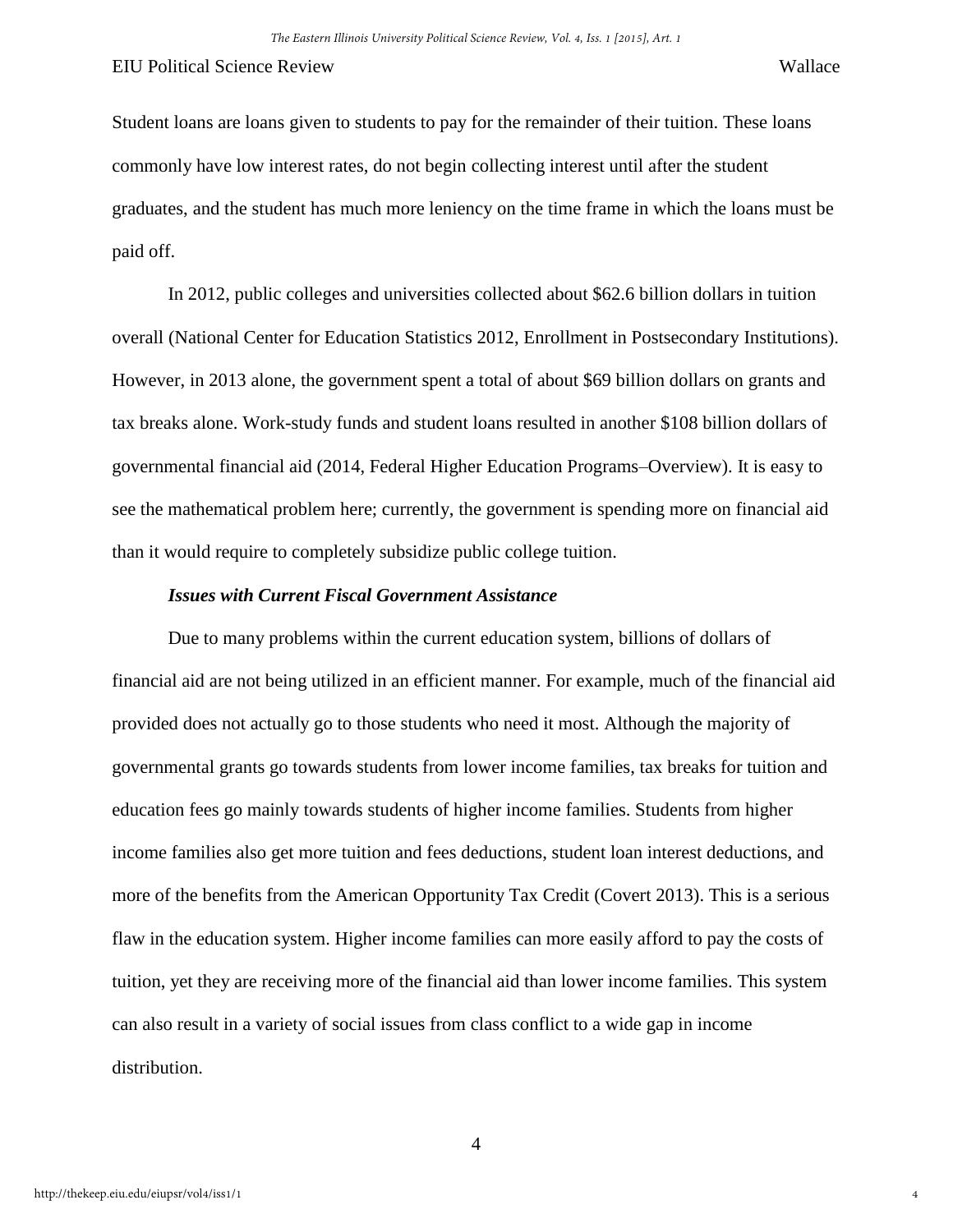Several other major flaws in today's education system are its complexity and regulations. Currently, the IRS publication that explains tax benefits for education is almost 100 pages long (The Reimagining Aid Design and Delivery Consortium for Higher Education Tax Reform 2013). This makes it difficult for students and their parents to completely understand the system of financial aid, especially for families with less education. This leads to students using the wrong types of financial aid, or not using the best type of financial aid for their situation. For example, in 2009 the Government Accountability Office found that 40% of students who claimed the Tuition and Fees Deduction would have saved more money claiming a different form of financial aid (The Reimagining Aid Design and Delivery Consortium for Higher Education Tax Reform 2013). The regulations that effect when financial aid will be paid to the student and their family also makes the education system more complicated and less functional. Because the majority of financial aid is not given to the family by the time tuition is due, it is more difficult for students of lower income families to attend colleges or universities even if they would receive enough financial aid to attend. These complex rules and regulations do not only make it more difficult for students to receive an education, they also waste time and money.

The current education system also works to make a profit for the government instead of focusing on assisting the students. First, it forces students to receive a higher education in order to work more secure, profitable jobs. Then after a long and complicated process of applying for financial aid, students are only given a certain amount, usually not enough, to completely cover the costs of their education. After graduation, the majority of this 'aid' given to the students is taxed and charged interest, resulting in students paying the government much more than the amount originally loaned. This system financially cripples students, making it much harder for them to become independent. It also drives a wedge between the population of young people and

5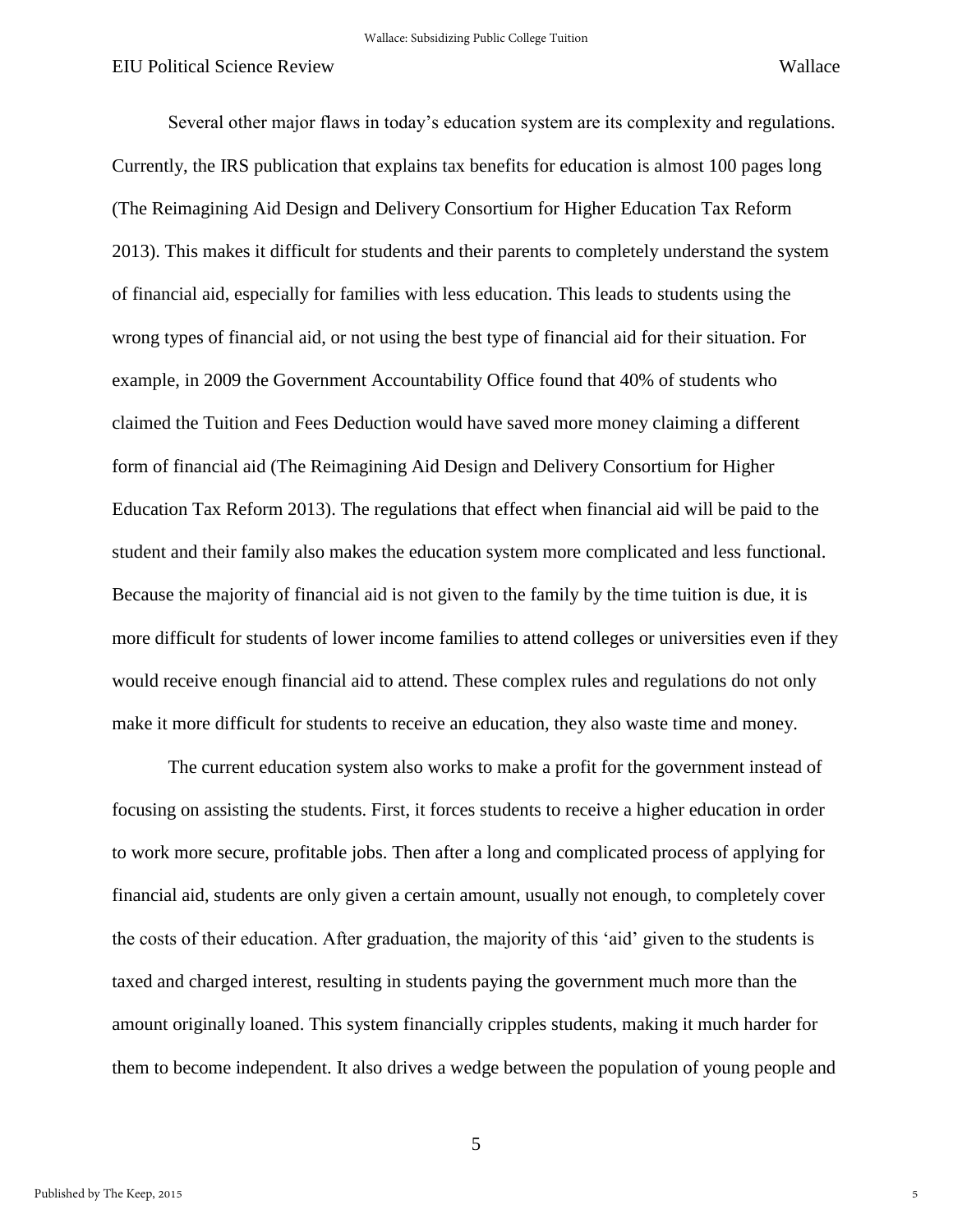their government, a detrimental effect that can lead to riots, protests, and eventual political instability.

#### **The Solution**

Without spending any more money than the government currently does, it would be possible to completely subsidize public college tuition. The new system would not require an increase in citizen's taxes to support the program. In fact, the government—and its citizens would actually save money. By using the \$69 billion dollars the government currently gives out as financial aid through grants and tax breaks, the yearly total tuition of \$62.2 billion dollars would be completely covered with \$6.8 billion dollars left over. This money could be spent on things such as school improvement, research, cutting citizen's taxes, or be put towards paying off our national debt. However, this system would require a complete overhaul of the current education system.

All systems, rules, and regulations would need to be removed, and new processes would need to be put into place. These processes would also need to be much simpler to understand and apply for, to make the entire education system more effective. This could be achieved by suggesting a single form to be filled out by all students applying for financial aid by a certain date, much like the current FAFSA system, but easier to complete. After all forms are collected, the number of students attending public universities will be sorted out. The costs of their tuition will be added up, and the money will be divided evenly amongst the population. Each citizen, regardless of socioeconomic status, will be given the same percentage of financial aid to put towards tuition at a public university. Students attending both private and public schools will also be able to apply for work-study financial aid based on need and student loans with little to no interest.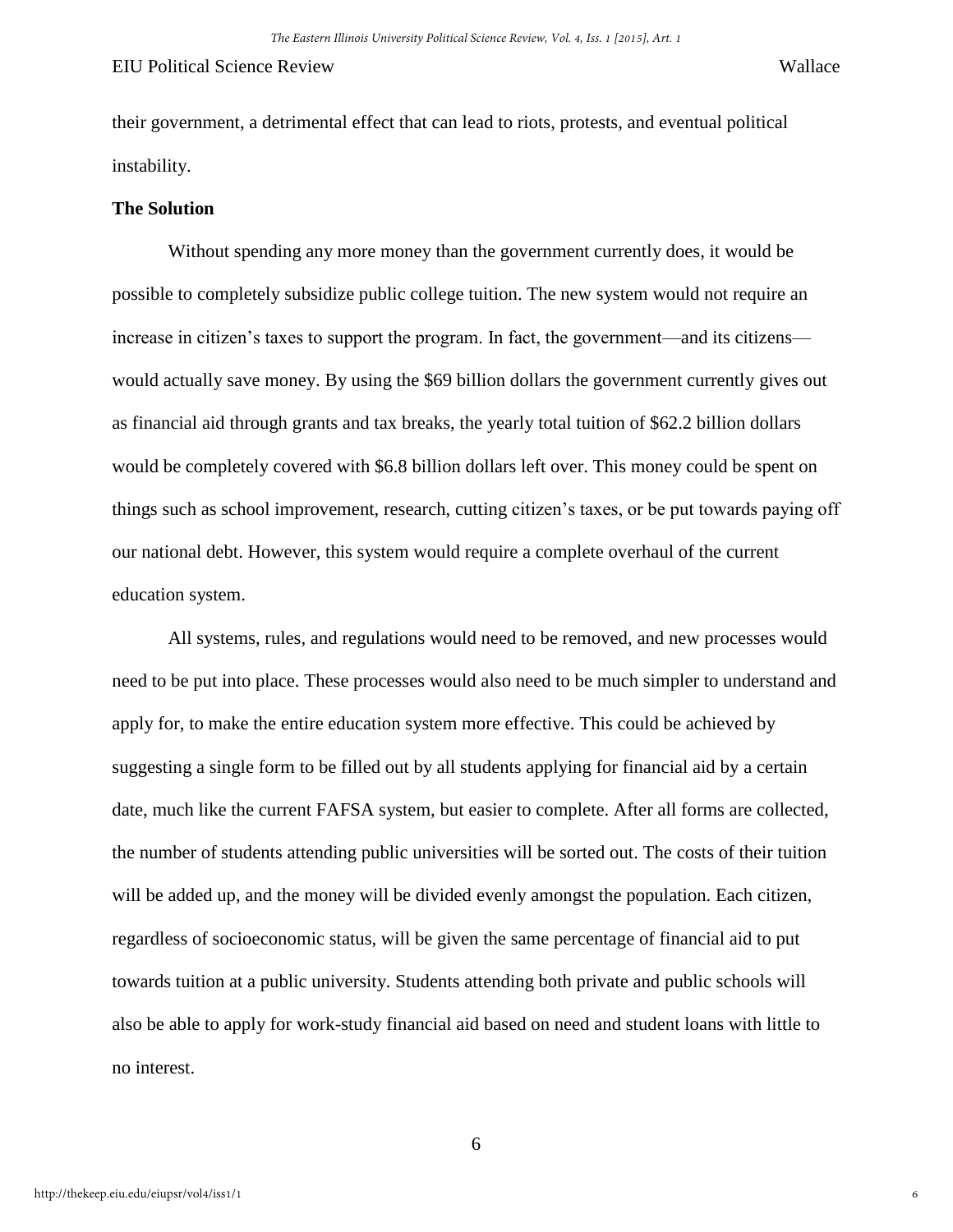7

All organizational boards and committees would also need to be destroyed, and one central committee created. This committee would be tasked with creating a system to collect taxes and governmental financial aid to subsidize the public college tuition, keeping files of the number of students attending postsecondary institutions as well as other statistics regarding the education system, and overseeing the process is functioning in the most efficient manner. The size, title, and other duties of this committee may be decided by the legislature, whom the committee will work with and answer to.

The current means of funding postsecondary education institutions, such as taxes and portions of state and federal governments' budgets will not need to be changed. There will be no tax increases or enlargement of the portion of budgets put towards postsecondary education. However, the government will not profit off of the interest of student's loans. Although this may result in a small loss of income, the government will be saving money in other areas and gaining the trust and support of their citizenry.

#### **Benefits of a New System**

It is obvious from the previous data that it would be possible to completely subsidize public college education. However, this new system would also have more benefits to students, society, and the nation as a whole. Not only would students and their families save money, they would also have more opportunity to pursue a higher education. Studies have found that students from lower income families are three times more likely to attend an institution of higher education and four times more likely to graduate from high school if they have only \$500 saved for college expenses. If public colleges and universities were completely subsidized, it is logical to predict that the high school graduation rates and college enrollment numbers of students from lower income families would only increase. Students from higher income families are already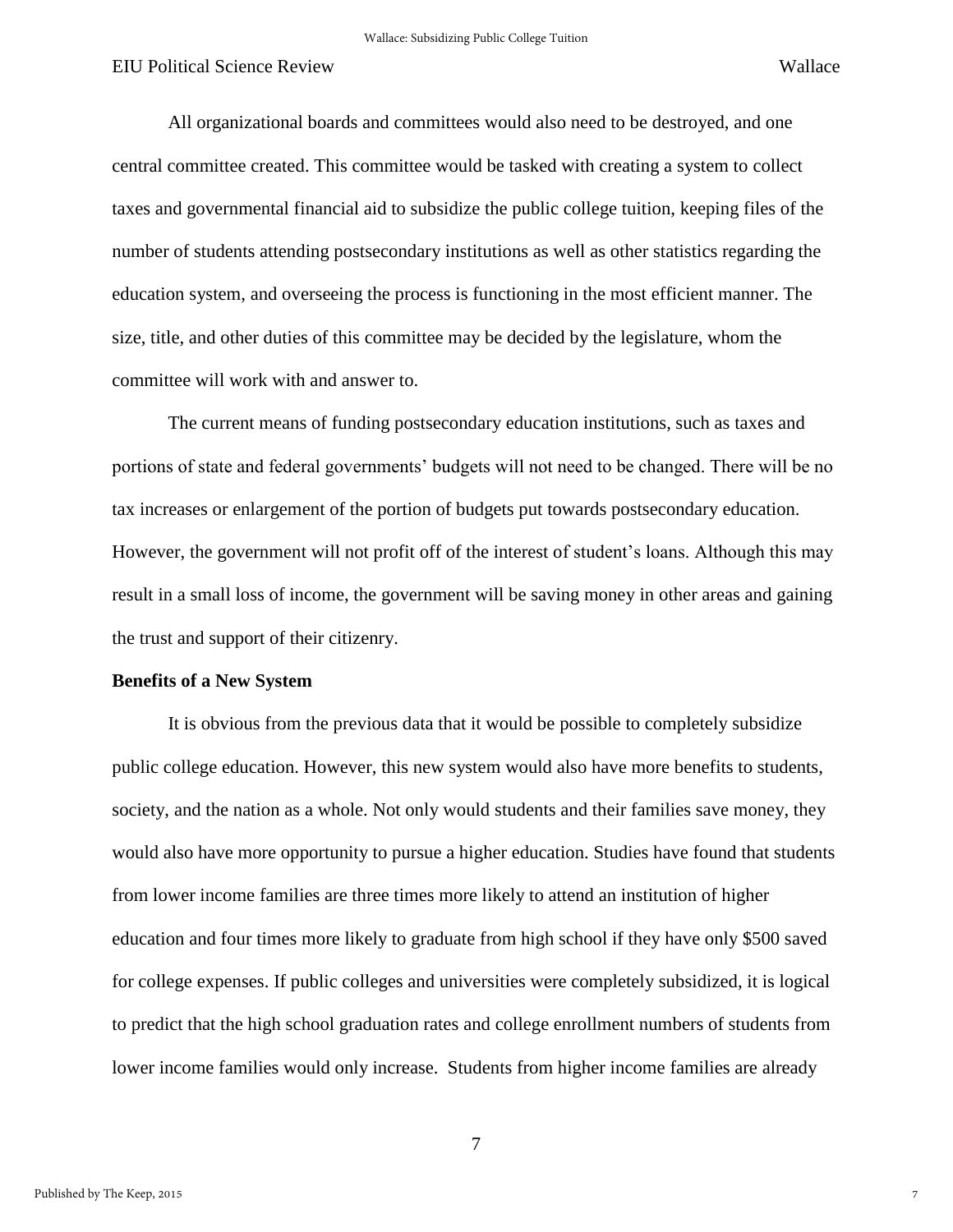30% more likely to attend an institution of higher education than students from lower income families (The Reimagining Aid Design and Delivery Consortium for Higher Education Tax Reform 2013). However, it is unclear if subsidizing public college tuition would have any effect on enrollment rates of students from higher income families, and this aspect may need to be examined with future research. This increase in enrollment at public colleges and universities would also lead to an overall more intelligent population and more innovation for future technologies, businesses, and advancements in many other fields.

Subsidizing public college tuition would also save more money for the government, the citizens, and the students attending these institutions. Not only would the government save money from what it currently spends on financial aid, it would have money left over. This money could be put towards a variety of other sources, such as paying off the national debt, as previously mentioned. In addition, students and their families would also have more money to spend. These purchases would help stimulate the economy on every level. By subsidizing public college tuition, students would also graduate from college with less debt. This would allow them to purchase houses and real estate faster, stimulating the housing market. To remain competitive, private colleges and universities would also have to lower their tuition. This would lead to lower costs for students throughout the United States, and further stimulate the economy. This system of funding institutions of higher education is not only simpler; it is also more beneficial to the nation and its citizens.

#### **Final Considerations**

As this new system of funding public colleges is implemented, it is likely that we will see a large influx of students attending public postsecondary education institutions. In this case, the current \$69 billion dollars the government spends on financial aid through grants and tax breaks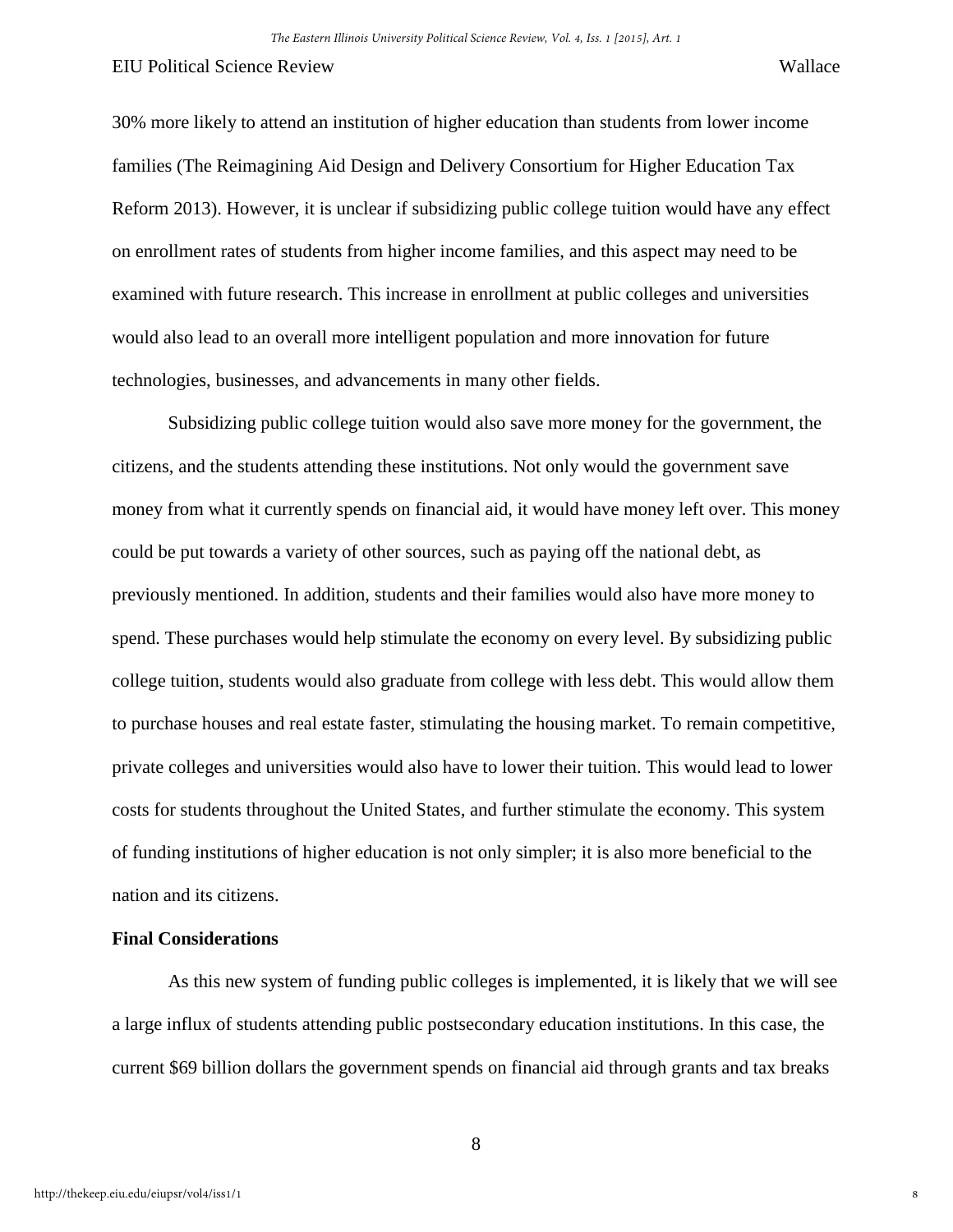may not cover the tuition of all the new students. The \$108 billion dollars that the government currently spends on financial aid through work-study funds and student loans may need to be used. However, these forms of funding will require either labor on the part of the students or money to be paid back after graduation. In both cases, the amount of labor required and the amount of money required to be paid back will be much lower than they currently are. After this initial influx, which may last several years, the number of students attending public colleges should even out, allowing more accurate predictions of attendance and cost analysis.

It is also important to note that even though public college tuition would be almost or completely subsidized, students would still have fees required to attend public postsecondary education institutions. Other costs, such as housing and boarding, books, and supplies will still fall on the students and their families. However, these costs will be much lower than the current costs of education today. There will also be financial assistance through work-study funds and student loans to help offset some of these costs. These forms of financial assistance will also be available to students attending private colleges and universities—at which tuition would not be subsidized by the government—to assist their ability to afford an education. As previously stated, to remain competitive private institutions will need to lower their tuition as well, which also will help students attending these institutions afford them.

#### **Conclusion**

 As one can see, it is possible for the United States government to completely subsidize public college tuition. Although it would require a large amount of work and a complete restructuring of the current education system, I believe that it would be worth the effort. This new system would also make it much easier for American citizens to receive an education, stimulate the economy, and create many other positive results for the rest of our society. Not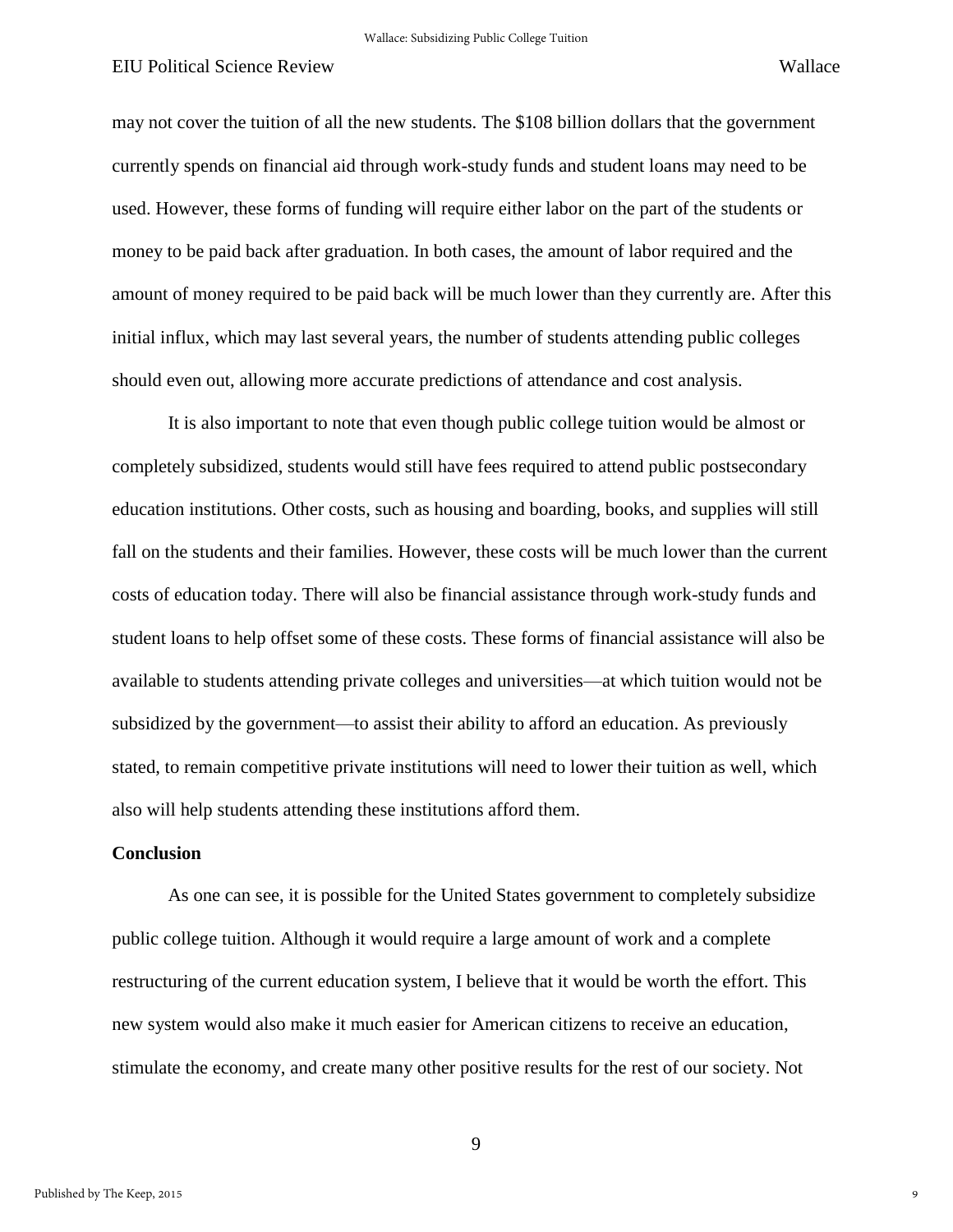only do our current and future students deserve a better education system than the one currently being implemented, they deserve a system that works for and with them. If our future truly lies with our young people, we need to begin making changes now that will allow them to better our country and our world.